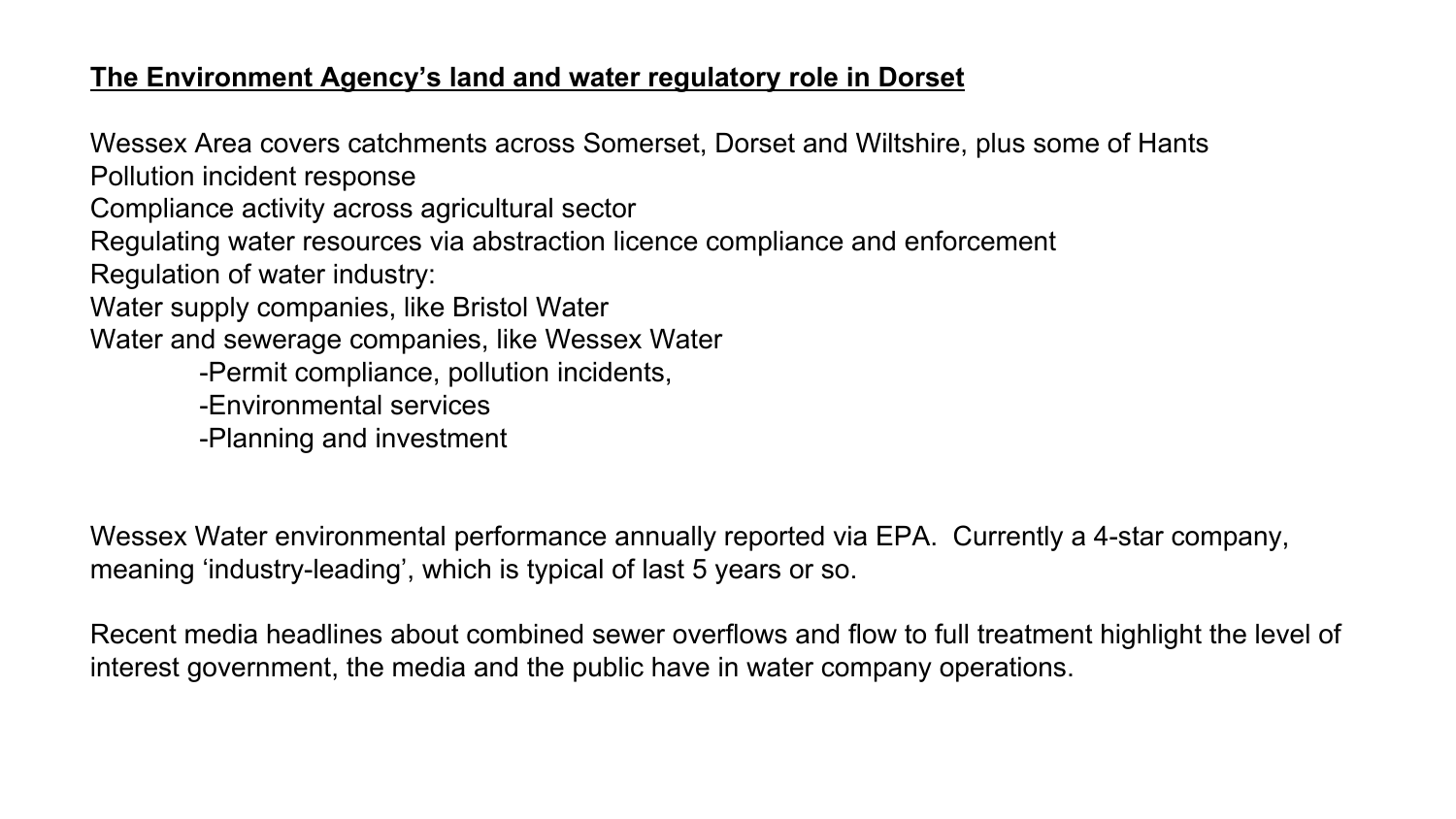# EA water quality monitoring

- Bathing Waters
	- 19 designated bathing waters in BCP area
	- Sampled from May to September
	- Samples analysed for *E. coli* and intestinal enterococci (faecal indicators)
	- Results published online
- Water Framework Directive surveillance
	- Monthly monitoring at 5 sites in Poole Harbour
	- Monitoring for nutrients (N and P) and phytoplankton
	- No monitoring specific to shellfish water protected areas
	- Assessments of bacteriological quality in shellfish water protected areas are made using data collected by BCP and provided by Cefas.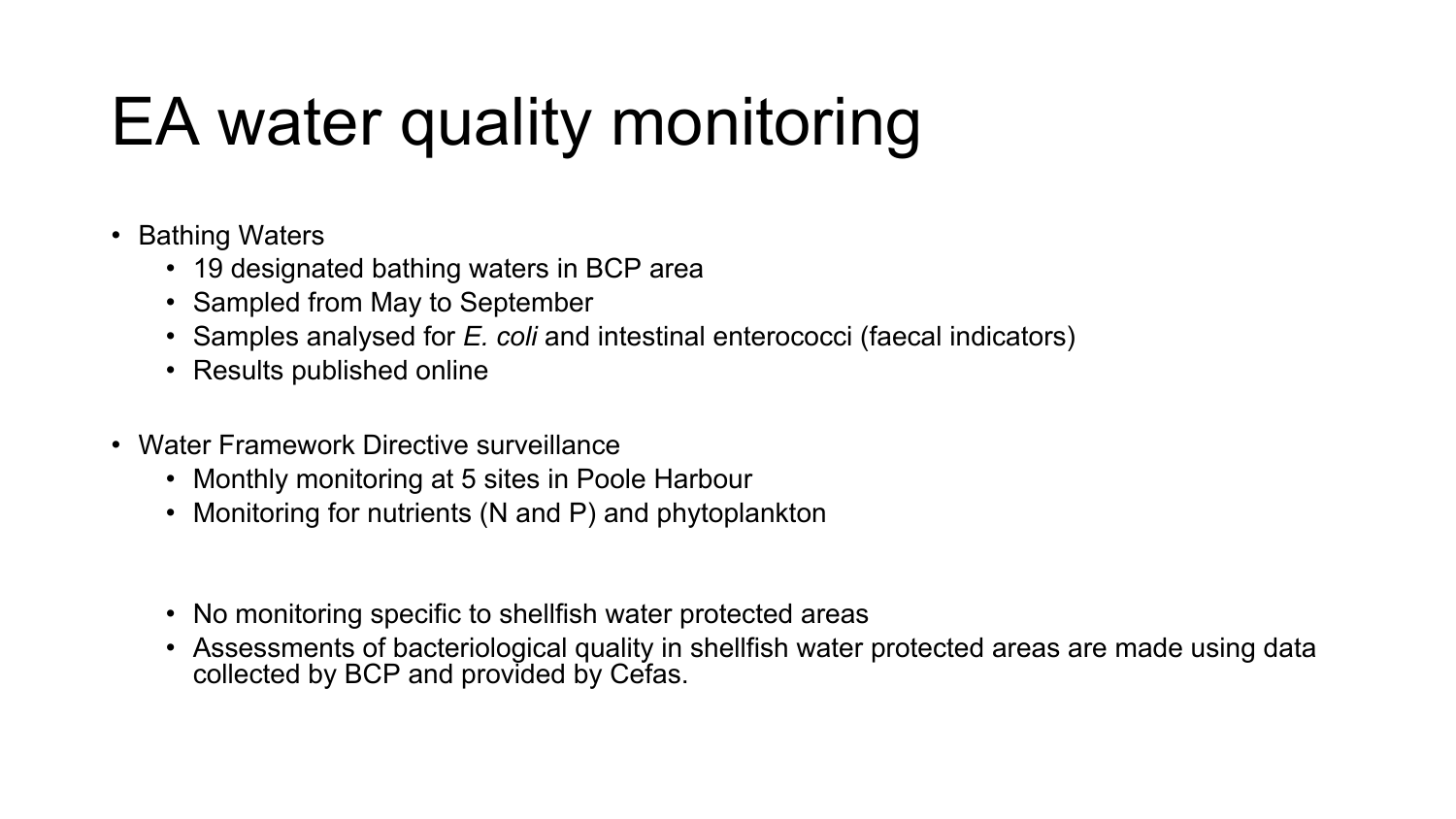# **Water Company Planning – 'who's involved?'**

- The **Price Review** (PR) is Ofwat's process of determining what Water Companies can charge their customers over the next five years based on the business plans Water Companies submit. This has been carried out in five-year cycles for more than 25 years.
- Part of a Water Company's business plan includes environmental enhancements as well as capital maintenance, supply/demand balance etc. The environmental enhancements are detailed in a **Water Industry National Environment Programme (WINEP).** This is a list of improvement schemes and investigations devised to rectify non-compliance with environmental legislation or national targets. Defra provide guidance on what should be included in this programme and schemes/investigations identified are costed by the Water Companies.
- The delivery phase of the WINEP is called the **Asset Management Plan (AMP)**, which is the 5 year period in which the WINEP is delivered by the Water Company.
- We are currently in the AMP7 delivery phase (2020-2025) and have just started the PR planning process (PR24) for the next AMP which will be delivered 2025-2030 and will be known as AMP8.
- Ofwat and the EA scrutinise these solutions and associated costs to ensure customers do not pay too much for the required improvements. Defra make the final decision on what should be included in the WINEP.
- The Final Determination is Ofwat's final report on what will be included in a Company's business plan and how much money each water company needs to fund its business over the next five years.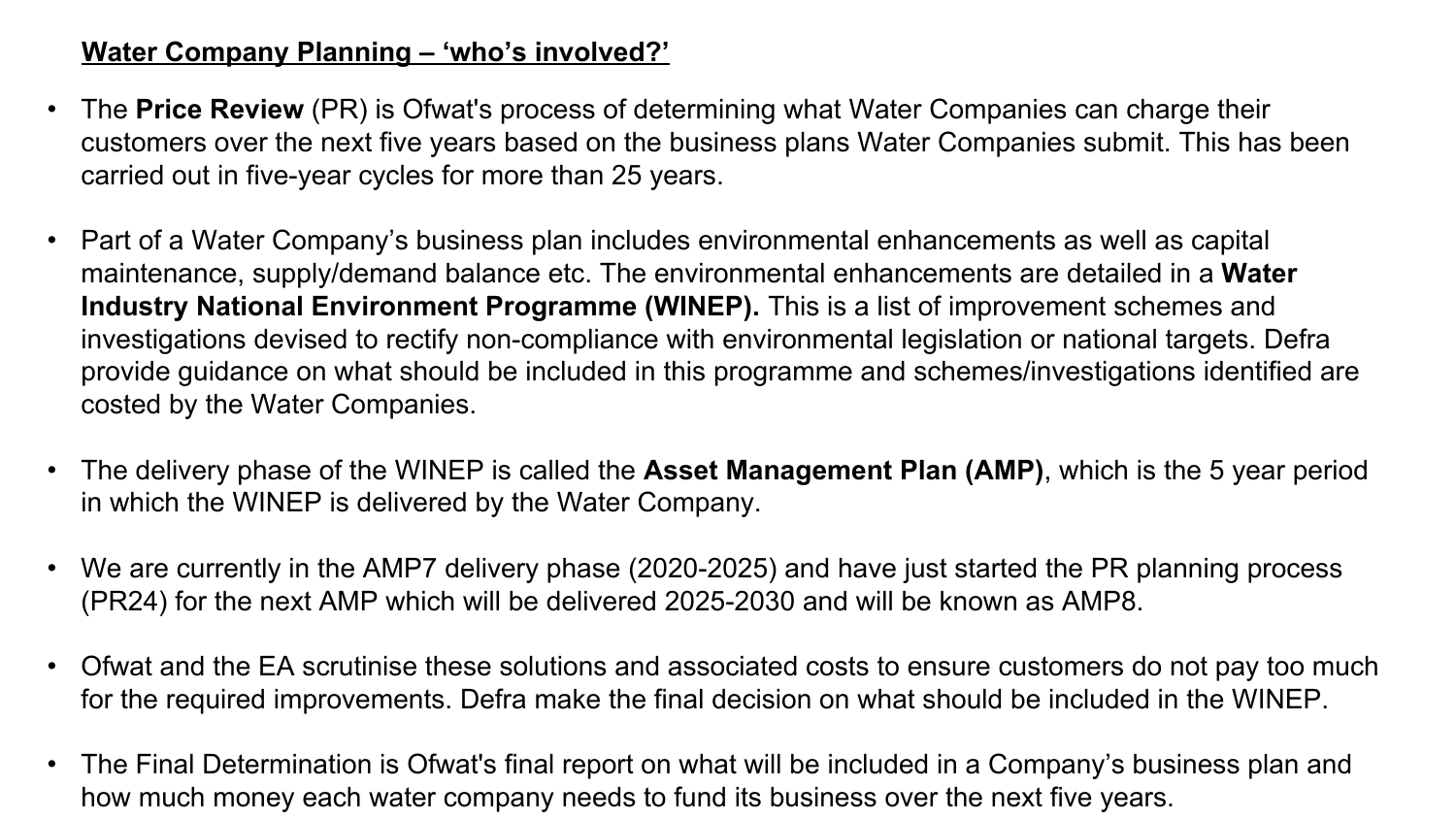## **The Environment Agency's role in Water Company Planning**

Environment Agency Area teams take ownership of the Price Review process and AMP sign off with advice from Natural England as required and Water Companies manage delivery on the ground. This includes discussion regarding what to include in the WINEP provided there is both evidence and certainty that a Water Company is causing a problem.

Where there is an uncertainty that a Water Company discharge is the cause of a problem in the environment, an investigation can be included to understand the problem better. Investigation outcomes in one AMP period are often used to drive improvements in the subsequent AMP period.

The WINEP is in effect, a lengthy shopping list of environmental outcomes that will either lead to an improvement in the environment, prevent deterioration in the environment or investigate an environmental issue.

Where Water Companies have customer support which can be evidenced, they can include schemes or investigations that don't fit all of the criteria set by Defra.

Each scheme within the WINEP requires a new, modified or varied permit which is issued by the EA. The permits reflect the changes that have been made as a direct result of an AMP scheme.

Finally, the EA provide an annual update to Ofwat detailing which schemes/investigations have been signed off as complete for audit purposes.